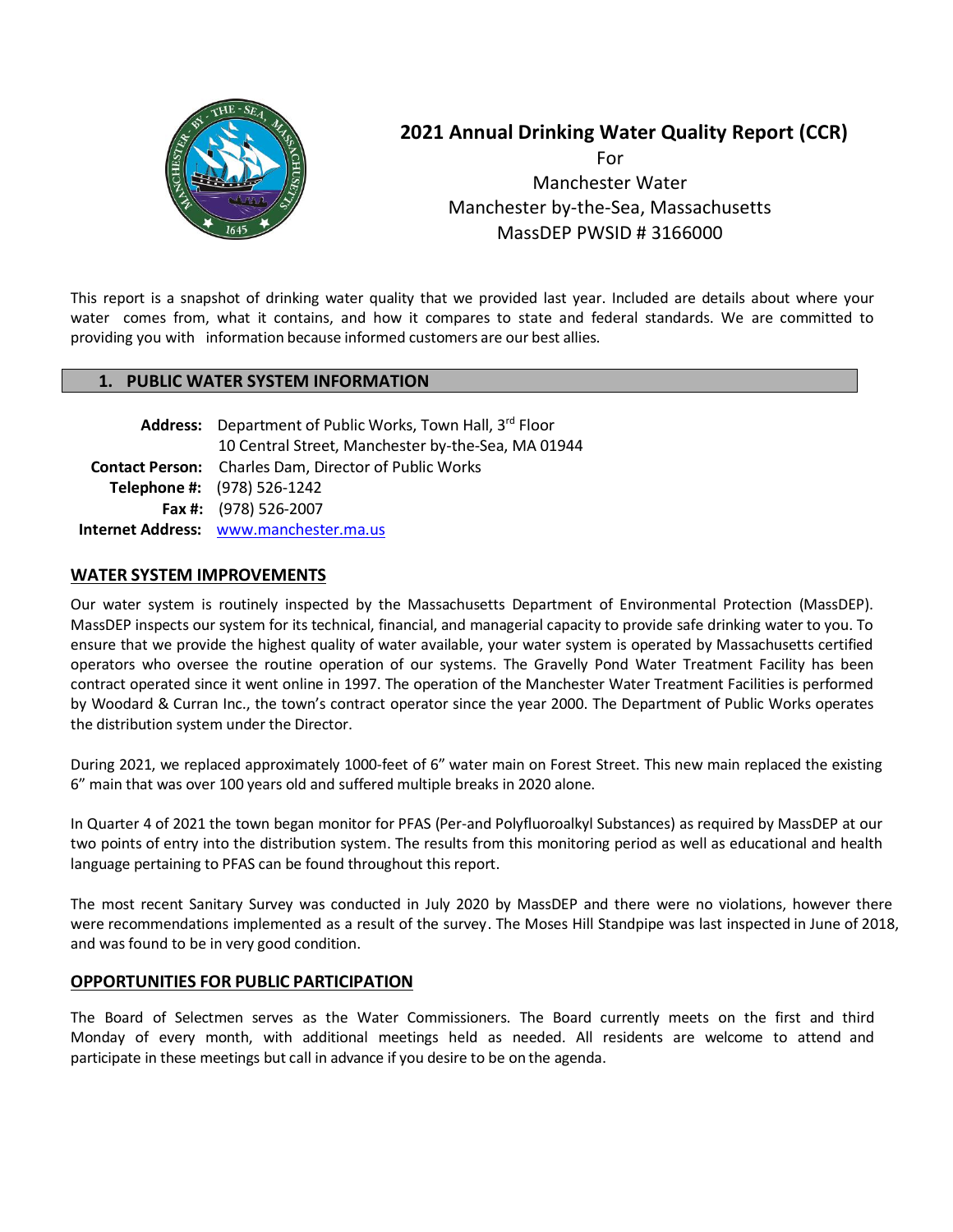#### **MANCHESTER PUBLIC WATER SYSTEM**

The Manchester Public Water System Consists of the following:

- Gravelly Pond Water Treatment Facility; Gravelly Pond Reservoir with Round Pond Well used as an aid for Gravelly Pond recharge
- Lincoln Street Well Water Treatment Facility; Lincoln Street Well
- Distribution System: 44 miles of public water mains, with a vast majority of the mains being over 100 years old; Water Storage Facility: Moses Hill Standpipe with a capacity of 1.7 MGD.

#### **2. YOUR DRINKING WATER SOURCES**

# **WHERE DOES MY DRINKING WATER COME FROM?**

The first source, Gravelly Pond (MassDEP Source ID# 3166000– 01S), is a surface water reservoir, which is located off Chebacco Road in Hamilton. In the year 2021 Gravelly Pond provided approximately **56.7 percent** of Manchester's drinking water – or **130. 789 million gallons**. The reservoir has a surface area of 49 acres and a capacity of over 360 million gallons when full. The pond is fed by rainfall, runoff from the surrounding area, and groundwater springs. The pond's watershed, or area that drains into the pond, is relatively small and the ability of the pond to recharge or fill back up, is limited.

The second source is the Lincoln Street Well (MassDEP Source ID# 3166000-01G). This is a 58-foot-deep, 500 GPM, gravel packed well which is located next to the Manchester/Essex Regional Junior/ Senior High School on Lincoln Street in Manchester. Groundwater is pumped from a sand and gravel deposit that underlies the area. In the year 2021 the Lincoln Street Well provided approximately **43.3 percent** of Manchester's drinking water – or **99.820 million gallons**.

To supplement the Gravelly Pond supply and in aiding with watershed recharge, the Town pumps water from the Round Pond Well (MassDEP Source ID# 3166000-02G) which is located along Chebacco Road in Hamilton into Gravelly Pond. A total of **92.314 million gallons** were transferred in 2021.

# **IS MY WATER TREATED?**

The Gravelly Pond Water Treatment Facility treats water from both Gravelly Pond and Round Pond. Treatment processes include oxidation, coagulation, pH adjustment, clarification, filtration, fluoridation, disinfection and corrosion control. Filtration is a mechanical and chemical process used to remove particulates from water. Federal and State drinking water regulations require all surface sources to be filtered and disinfected to remove harmful micro-organisms. Filtration is used to remove microorganisms and oxidized iron and manganese, (compounds which can cause discolored water at higher concentrations). Disinfection, fluoridation, pH adjustment and corrosion control are accomplished with chemical additives at the Lincoln St. Well pump station and treatment facility with no filtration.

# **HOW ARE THESE SOURCES PROTECTED?**

## **WATERSHED PROTECTION**

One of the best ways to protect your drinking water is to take measures so pollutants don't get into it in the first place. To protect Manchester's water supplies, the town has acquired the land surrounding Gravelly Pond and restricts activities in this area to passive recreation such as hiking and cross-country skiing. Unfortunately, over many years the Town did not protect its Lincoln St. well and there are numerous activities that would not normally be in a protective Zone I area that are currently. The Town has or will have agreements with the Regional School District and Essex County Club to assure maximum protection of our drinking water resource is followed.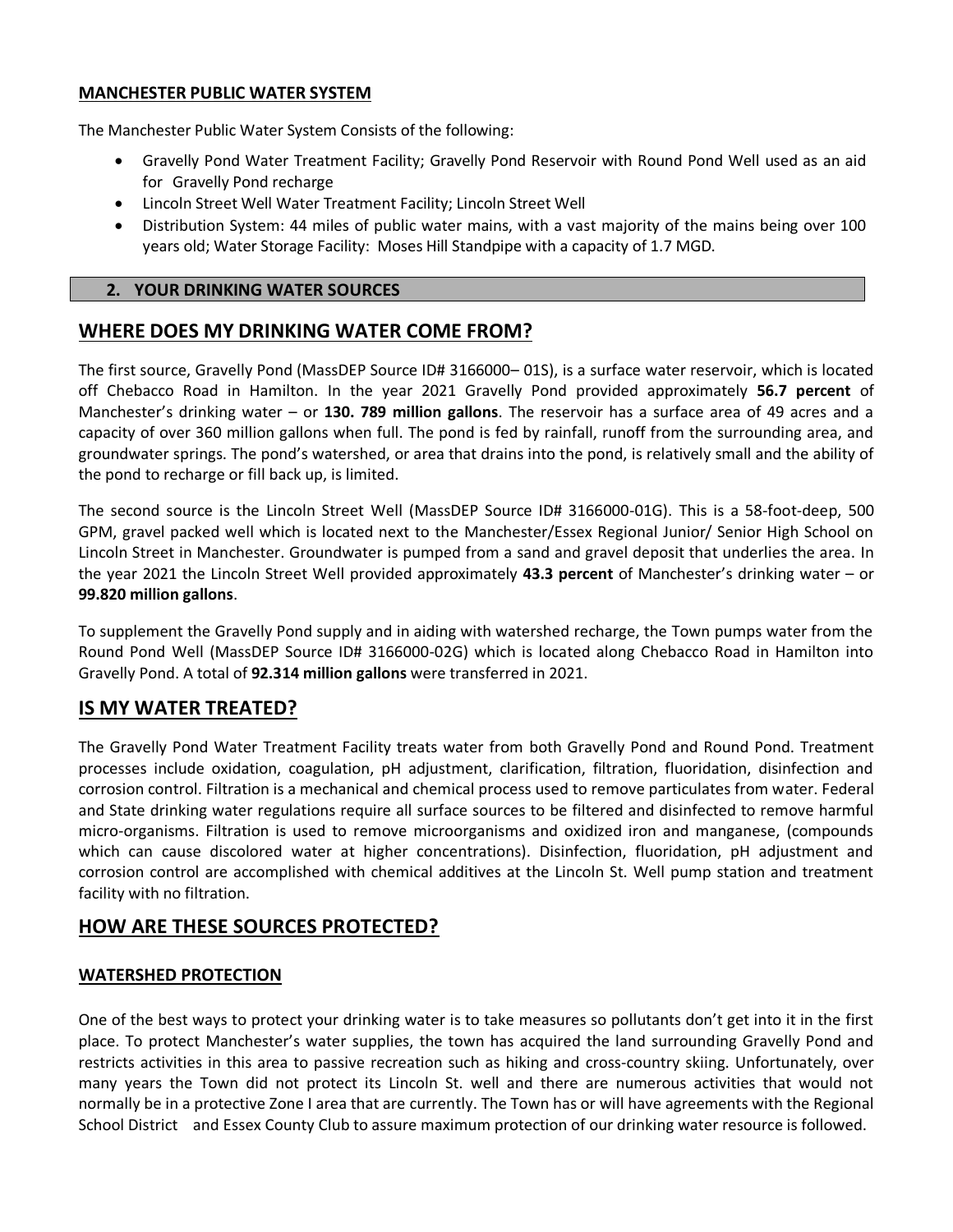The Department of Environmental Protection published its Source Water Assessment Program (SWAP) Report for Manchester' Public Water Supply on June 27, 2003. The SWAP report notes that both our Lincoln Street Well and Gravelly Pond sources have land uses adjacent to the source that would be prohibited under today's regulations. The SWAP report has seven recommendations. The two critical recommendations are as follows:

- 1. Continue to inspect Zone A and Zone 1 areas regularly, and when feasible, remove prohibited non-water supply activities.
- 2. Develop and implement a groundwater and surface water supply protection plan.

The complete SWAP report is available in the Department of Public Works office where it can be reviewed during normal business hours or call 978-526-1242 for additional information.

## **CROSS CONNECTION CONTROL**

Cross connection control helps to protect drinking water once it is in the distribution system. A cross connection occurs when non-potable water or piping is connected to the water supply system. Examples of areas where cross connections can be found in commercial establishments include dishwashers, air conditioning systems, fire protection systems, boilers, boat piers and private wells.

## **WATER CONSERVATION**

Water conservation is an important issue for Manchester. In addition to its importance as a natural resource, wasting it causes additional costs in pumping and costs you additional fees on your water bill. Water conservation can also have an impact on the quality of the Town's drinking water. In particular, excessive use causes higher flows, which in turn can cause turbulence in the water mains by churning up sediment, resulting in colored water and reduced pressures.

- Install water-saving devices: You can save water by installing low-flow showerheads, high- efficiency toilets, and kitchen/bathroom faucet aerators.
- Take shorter showers: Reduce your shower by  $1 2$  minutes and save 5 gallons!
- Turn water off while brushing your teeth: Save 3 gallons!
- Fix leaky faucets: Save up to 20 gallons a day!
- Wash a full load of laundry: Save 15 50 gallons per load!
- Broom instead of Hose: You can save as much as 100 gallons of water by cleaning your driveway by sweeping instead of using the hose.
- Water before 8 a.m.: You can save about25 gallons each time you water, by watering before 8 a.m. Watering early reduces evaporation and puts that water to work helping your plants grow.

## **There are many steps you can take to reduce your water use. Additional information on reducing w a t e r use is available from the DPW Office at (978)526-1242.**

## **3. SUBSTANCES FOUND IN TAP WATER**

Sources of drinking water (both tap water and bottled water) include rivers, lakes, streams, ponds, reservoirs, springs, and wells. As water travels over the surface of the land or through the ground, it dissolves naturallyoccurring minerals, and in some cases, radioactive material. Substances resulting from the presence of animals or from human activity can also be picked up. Contaminants that may be present in source water include:

**Microbial contaminants** -such as viruses and bacteria, which may come from sewage treatment plants, septic systems, agricultural livestock operations, and wildlife.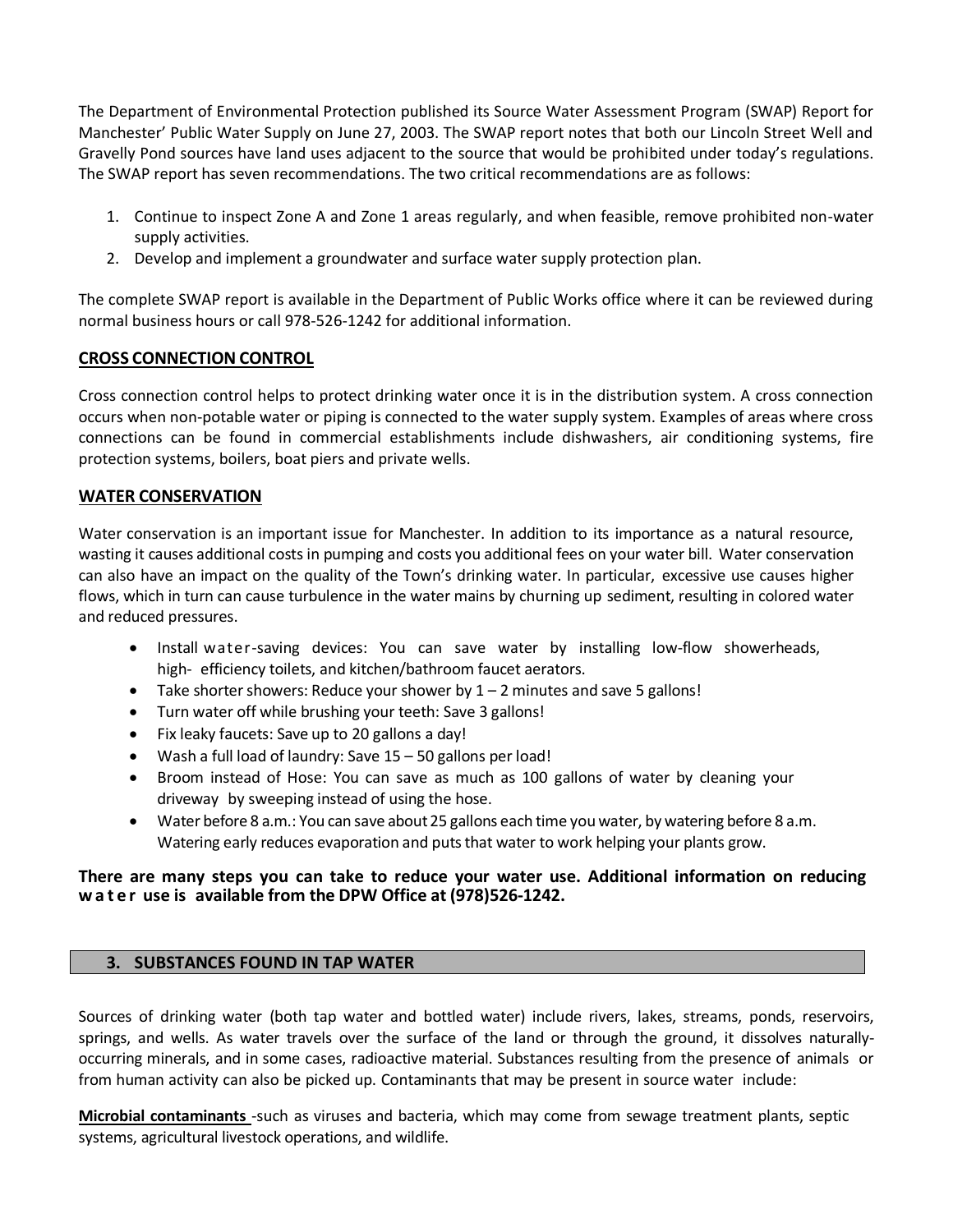**Inorganic contaminants** -such as salts and metals, which can be naturally-occurring or result from urban storm water runoff, industrial, or domestic wastewater discharges, oil and gas production, mining, and farming.

**Pesticides and herbicides** -which may come from a variety of sources such as agriculture, urban storm water runoff, and residential uses.

**Organic chemical contaminants** -including synthetic and volatile organic chemicals, which are by- products of industrial processes and petroleum production, and can also come from gas stations, urban storm water runoff, and septic systems.

**Radioactive contaminants**-which can be naturally occurring or be the result of oil and gas production and mining activities.

In order to ensure that tap water is safe to drink, the Department of Environmental Protection (DEP) and U.S. Environmental Protection Agency (EPA) prescribe regulations that limit the amount of certain contaminants in water provided by public water systems. The Food and Drug Administration (FDA) and Massachusetts Department of Public Health (DPH) regulations establish limits for contaminants in bottled water that must provide the same protection for public health. All drinking water, including bottled water, may reasonably be expected to contain at least small amounts of some contaminants. The presence of contaminants does not necessarily indicate that water poses a health risk. More information about contaminants and potential health effects can be obtained by calling the EPA's Safe Drinking Water Hotline (800-426-4791).

Some people may be more vulnerable to contaminants in drinking water than the general population. Immunecompromised persons such as persons with cancer undergoing chemotherapy, persons who have undergone organ transplants, people with HIV/AIDS or other immune system disorders, some elderly, and some infants can be particularly at risk from infections. These people should seek advice about drinking water from their health care providers. EPA/Centers for Disease Control and Prevention (CDC) guidelines on lowering the risk of infection by Cryptosporidium and other microbial contaminants are available from the Safe Drinking Water Hotline (800- 426- 4791).

#### **4. IMPORTANT DEFINITIONS**

**Maximum Contaminant Level (MCL)** – The highest level of a contaminant that is allowed in drinking water. MCLs are set as close to the MCLGs as feasible using the best available treatment technology. MCL's are set at very stringent levels. To understand the health effect described for many regulated contaminants a person would have to drink two liters of water every day at the MCL levels for a lifetime to have a one-in-a-million chance of having the described health effect.

**Maximum Contaminant Level Goal (MCLG)** –The level of a contaminant in drinking water below which there is no known or expected risk to health. MCLGs allow for a margin of safety.

**Maximum Residual Disinfectant Level (MRDL) --** The highest level of a disinfectant (chlorine, chloramines, chlorine dioxide) allowed in drinking water. There is convincing evidence that addition of a disinfectant is necessary for control of microbial contaminants.

**Maximum Residual Disinfectant Level Goal (MRDLG)** -- The level of a drinking water disinfectant (chlorine, chloramines, chlorine dioxide) below which there is no known or expected risk to health. MRDLG's do not reflect the benefits of the use of disinfectants to control microbial contaminants.

**Treatment Technique (TT)** – A required processintended to reduce the level of a contaminant in drinking water.

**Action Level (AL) –** The concentration of a contaminant which, if exceeded, triggers treatment or other requirements that a water system must follow.

**90th Percentile** – Out of every 10 homes Sample, 9 were at or below this level.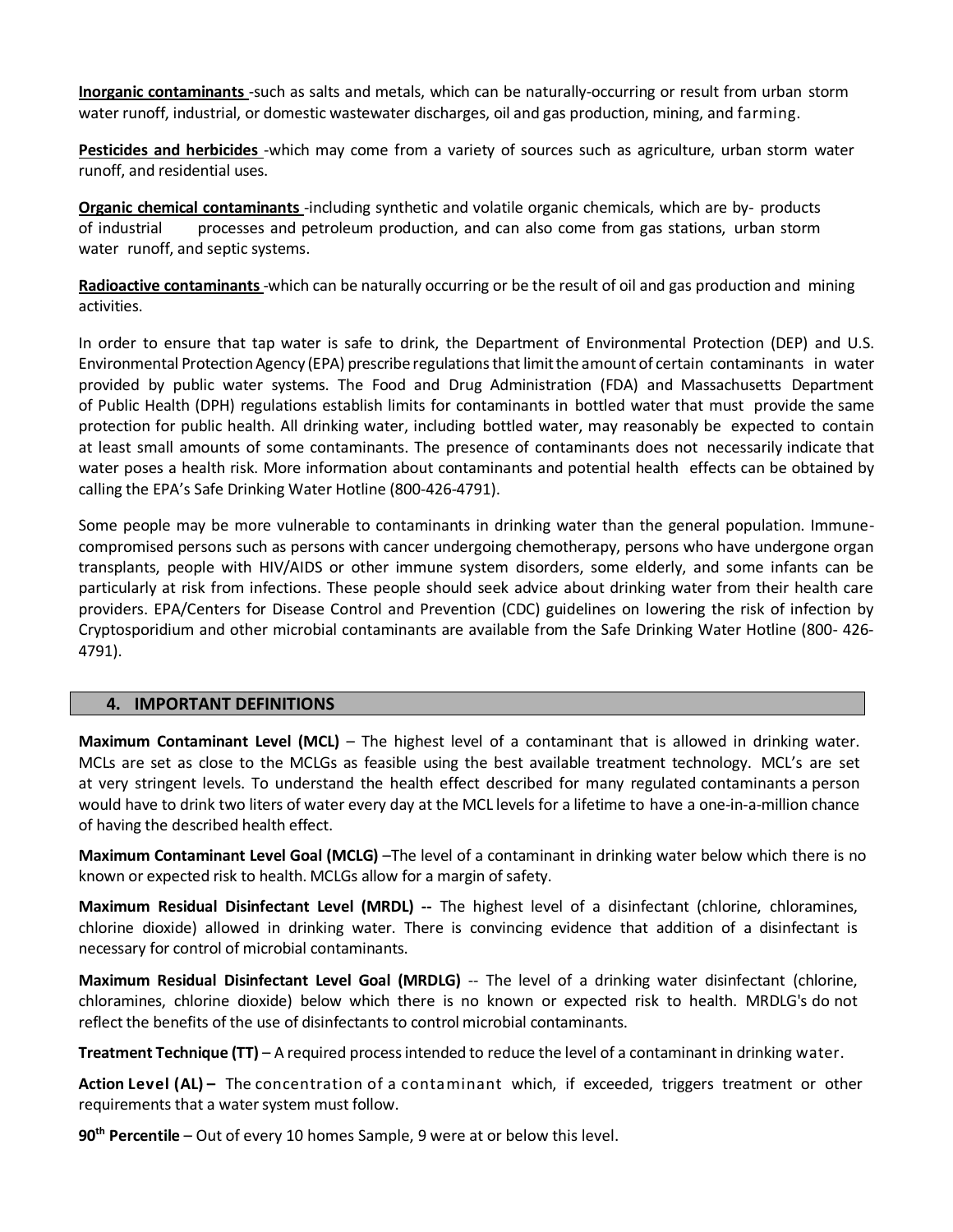**Secondary Maximum Contaminant Level (SMCL)** – These standards are developed to protect the aesthetic qualities of drinking water and are not health based.

**Massachusetts Office of Research and Standards Guideline (ORSG)** – This is the concentration of a chemical in drinking water, at or below which, adverse, non-cancer health effects are unlikely to occur after chronic (lifetime) exposure. If exceeded, it serves as an indicator of the potential need for further action.

- **ppm** = parts per million, or milligrams per liter (**mg/L**)
- **ppb** = parts per billion, or micrograms per liter (**ug/L**)
- **ppt** = parts per trillion, or nanograms per liter (**ng/L**)
- **pCi/L =** picocuries per liter (a measure of radioactivity)
- **NTU** = Nephelometric Turbidity Units

**mrem/year** = millimrems per year (a measure of radiation absorbed by the body)

## **5. WATER QUALITY TESTING RESULTS**

# **WHAT DOES THIS DATA REPRESENT?**

The water quality information presented in the table(s) is from the most recent round of testing done in accordance with our DEP Sampling schedule. All data shown was collected during the last calendar year unless otherwise noted in the table(s). We are not required to list the 200-300 biological, chemical, or other potential contaminants we test for that do not appear in our drinking water. We are committed to providing you with the best water quality available. We are proud to report that last year your drinking water met all applicable health standards regulated by the state and federal government.

## **LEAD AND COPPER**

| Tap water samples were collected for lead and copper analyses from sample sites throughout the community. |                                 |                                  |                               |                                        |                                                                         |                               |             |                  |                                                             |  |  |
|-----------------------------------------------------------------------------------------------------------|---------------------------------|----------------------------------|-------------------------------|----------------------------------------|-------------------------------------------------------------------------|-------------------------------|-------------|------------------|-------------------------------------------------------------|--|--|
| <b>SUBSTANCE</b><br>(UNIT OF<br><b>MEASURE</b>                                                            | <b>DATE</b><br><b>COLLECTED</b> | <b>90TH</b><br><b>PERCENTILE</b> | # OF SITES<br><b>EXCEEDED</b> | # OF<br><b>SITES</b><br><b>SAMPLED</b> | $%$ OF<br><b>SITES</b><br><b>ABOVE</b><br><b>ACTION</b><br><b>LEVEL</b> | <b>ACTION</b><br><b>LEVEL</b> | <b>MCLG</b> | <b>VIOLATION</b> | <b>POSSIBLE</b><br><b>SOURCE OF</b><br><b>CONTAMINATION</b> |  |  |
| Lead<br>(PPM)                                                                                             | Q3 2021                         | 0.000<br>(Non - Detect)          | 0                             | 20                                     | $\Omega$                                                                | 0.015                         | 0.00        | NO.              | Household<br>Plumbing                                       |  |  |
| Copper<br>(PPM)                                                                                           | Q3 2021                         | 0.200                            | 0                             | 20                                     | 0                                                                       | 1.3                           | 0.00        | NO.              | Household<br>Plumbing                                       |  |  |

When water leaves the treatment facilities, the levels of lead and copper are insignificant and sometimes not detectable. The source for lead and copper is believed to be the piping in the homes' internal plumbing and old service lines. As water sits in stagnant pipes, during periods of low use, copper and lead in the pipes can leach into the drinking water. Lead was used in brass manufacturing and pipe solder.

The Manchester Water Department performed its required sampling for Lead and Copper in August and September of 2021. This process consisted of taking samples from 20 different residential homes, and two different schools located in Manchester. The sampling plan was approved by the DEP based on when the home was constructed, and the type of materials used in the service line to the home. The sampling plan is intended to capture locations with the highest potential for lead exposure in drinking water.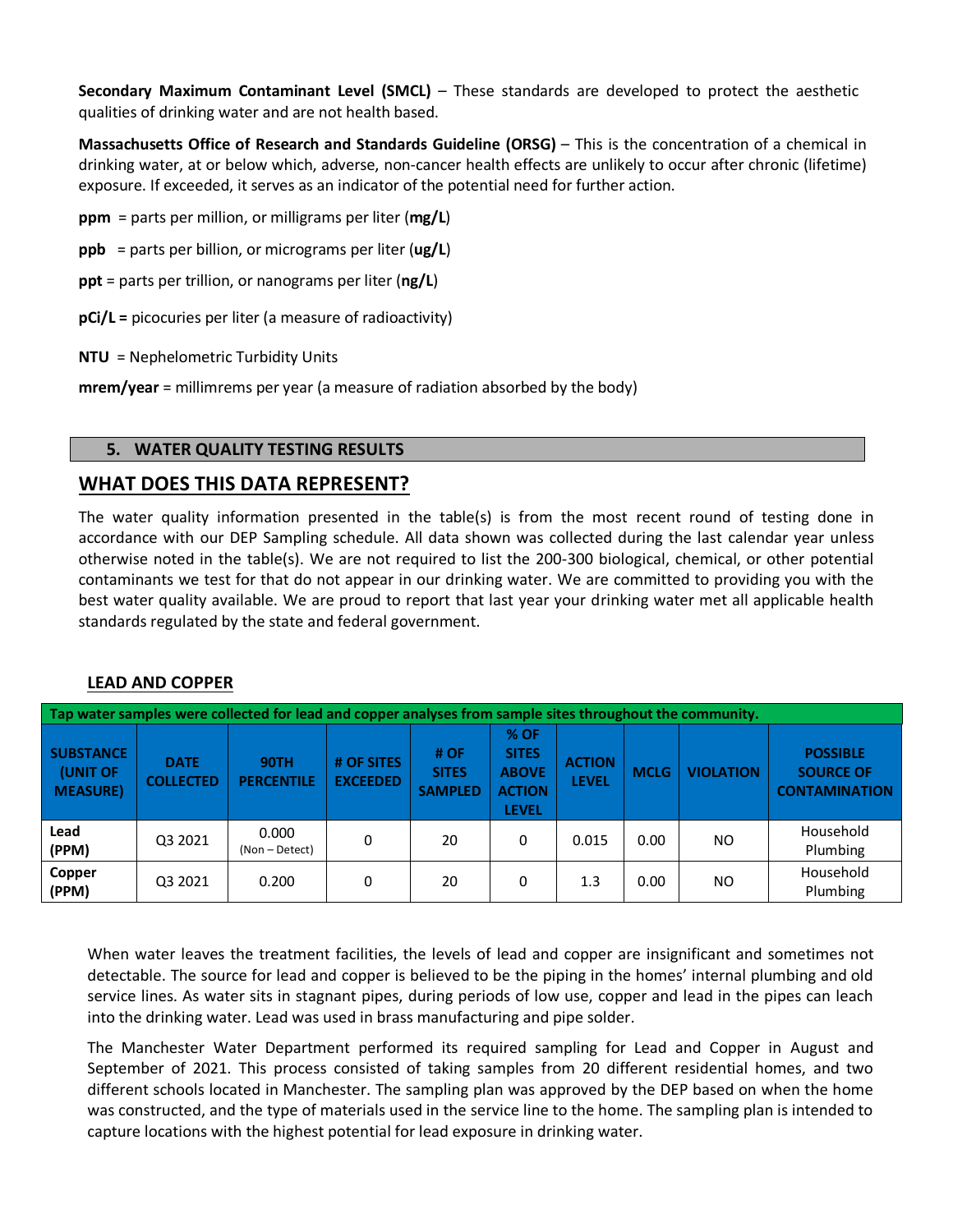#### **TURBIDITY**

| <b>TURBIDITY</b><br>(UNIT OF MEASURE) | <b>TREATMENT</b><br><b>TECHNIQUE</b> | LOWEST MONTHLY<br>% OF SAMPLES | <b>HIGHEST</b><br><b>DETECTED DAILY</b><br><b>VALUE</b> | <b>VIOLATION</b> | <b>POSSIBLE SOURCE OF</b><br><b>CONTAMINATION</b> |
|---------------------------------------|--------------------------------------|--------------------------------|---------------------------------------------------------|------------------|---------------------------------------------------|
| <b>Daily Compliance</b><br>(NTU)      | $1.0*$                               | -----                          | 0.080                                                   | No               | Soil runoff; naturally<br>organic matter          |
| <b>Monthly</b><br>Compliance*         | At least 95%                         | 100%                           | -----                                                   | No               | Soil runoff; naturally<br>organic matter          |

\*1.0 NTU = TT MCL for conventional or direct filtration.

\*5.0 NTU = TT MCL for slow sand filtration, diatomaceous earth filtration, or other filtration.

Turbidity is a measure of the cloudiness of the water. We monitor it because it is a good indicator of water quality.

\*Monthly turbidity compliance is related to a specific treatment technique (TT). Our system filters the water so at least 95% of our samples each month must be below the turbidity limits specified in the regulations.

#### **REGULATED CONTAMINANTS**

| <b>REGULATED CONTAMINANTS</b>                                    |                           |                                   |                                     |                      |                        |                  |                                                                     |  |  |  |
|------------------------------------------------------------------|---------------------------|-----------------------------------|-------------------------------------|----------------------|------------------------|------------------|---------------------------------------------------------------------|--|--|--|
| <b>CONTAMINANT</b><br>(UNIT OF MEASURE)                          | DATE(S)<br><b>SAMPLED</b> | <b>AVERAGE</b><br><b>DETECTED</b> | <b>RANGE</b><br>LOW-<br><b>HIGH</b> | <b>MCL</b><br>[MRDL] | <b>MCLG</b><br>[MRDLG] | <b>VIOLATION</b> | <b>POSSIBLE SOURCE(S) OF</b><br><b>CONTAMINATION</b>                |  |  |  |
| <b>INORGANIC CONTAMINANTS</b>                                    |                           |                                   |                                     |                      |                        |                  |                                                                     |  |  |  |
| <b>Barium</b><br>(ppm)                                           | 9.8.2021                  | 0.0115                            | $0.011 -$<br>0.012                  | $\overline{2}$       | $\overline{2}$         | <b>No</b>        | Erosion of natural<br>deposits                                      |  |  |  |
| Fluoride =<br>(ppm)                                              | 2021                      | 0.66                              | $0.49 -$<br>0.81                    | 4                    | 4                      | No               | Water additive that<br>promotes strong teeth                        |  |  |  |
| <b>Nitrate</b><br>(ppm)                                          | 9.8.2021                  | 0.748                             | $0.116 -$<br>1.33                   | 10                   | 10                     | <b>No</b>        | Runoff from fertilizer<br>use; Erosion of natural<br>deposits       |  |  |  |
| Perchlorate<br>(ppm)                                             | 9.8.2021                  | 0.185                             | $0.17 -$<br>0.20                    | $\overline{2}$       | N/A                    | <b>No</b>        | Inorganic chemicals used<br>as oxidizers in fireworks,<br>munitions |  |  |  |
| <b>DISINFECTANTS &amp; DISINFECTANT BY PRODUCTS</b>              |                           |                                   |                                     |                      |                        |                  |                                                                     |  |  |  |
| <b>Chlorine</b><br>(ppm) [free]                                  | 2021                      | 1.02                              | $0.70 -$<br>1.55                    | $[4]$                | $[4]$                  | No               | Water additive used for<br>disinfection                             |  |  |  |
| <b>THM'S [Total</b><br>Trihalomethanes]<br>(ppb)                 | 2021                      | 35                                | $22 - 57$                           | 80                   | 80                     | No               | Byproduct of drinking<br>water disinfection                         |  |  |  |
| <b>HAA's [Halo acetic</b><br>Acids] (ppb)                        | 2021                      | 12                                | $8.1 - 18$                          | 60                   | 60                     | <b>No</b>        | Byproduct of drinking<br>water disinfection                         |  |  |  |
| <b>RADIOACTIVE CONTAMINANTS</b>                                  |                           |                                   |                                     |                      |                        |                  |                                                                     |  |  |  |
| <b>Gross Alpha</b><br>(pCi/I)                                    | 8.20.14                   | 1.47                              | $1.31 -$<br>1.63                    | 15                   | $\Omega$               | <b>No</b>        | Erosion of natural<br>deposits                                      |  |  |  |
| Radium 226<br>(pCi/I)                                            | 8.20.14                   | 0.125                             | $.02 - .23$                         | 5<br>Combined        | 0                      | No               | Erosion of natural<br>deposits                                      |  |  |  |
| Radium 228<br>(pCi/I)                                            | 8.20.14                   | $-0.45$                           | $(-.038) -$<br>$(-0.52)$            | 5<br>Combined        | 0                      | No               | Erosion of natural<br>deposits                                      |  |  |  |
| Fluoride also has a secondary contaminant level (SMCL) of 2 ppm. |                           |                                   |                                     |                      |                        |                  |                                                                     |  |  |  |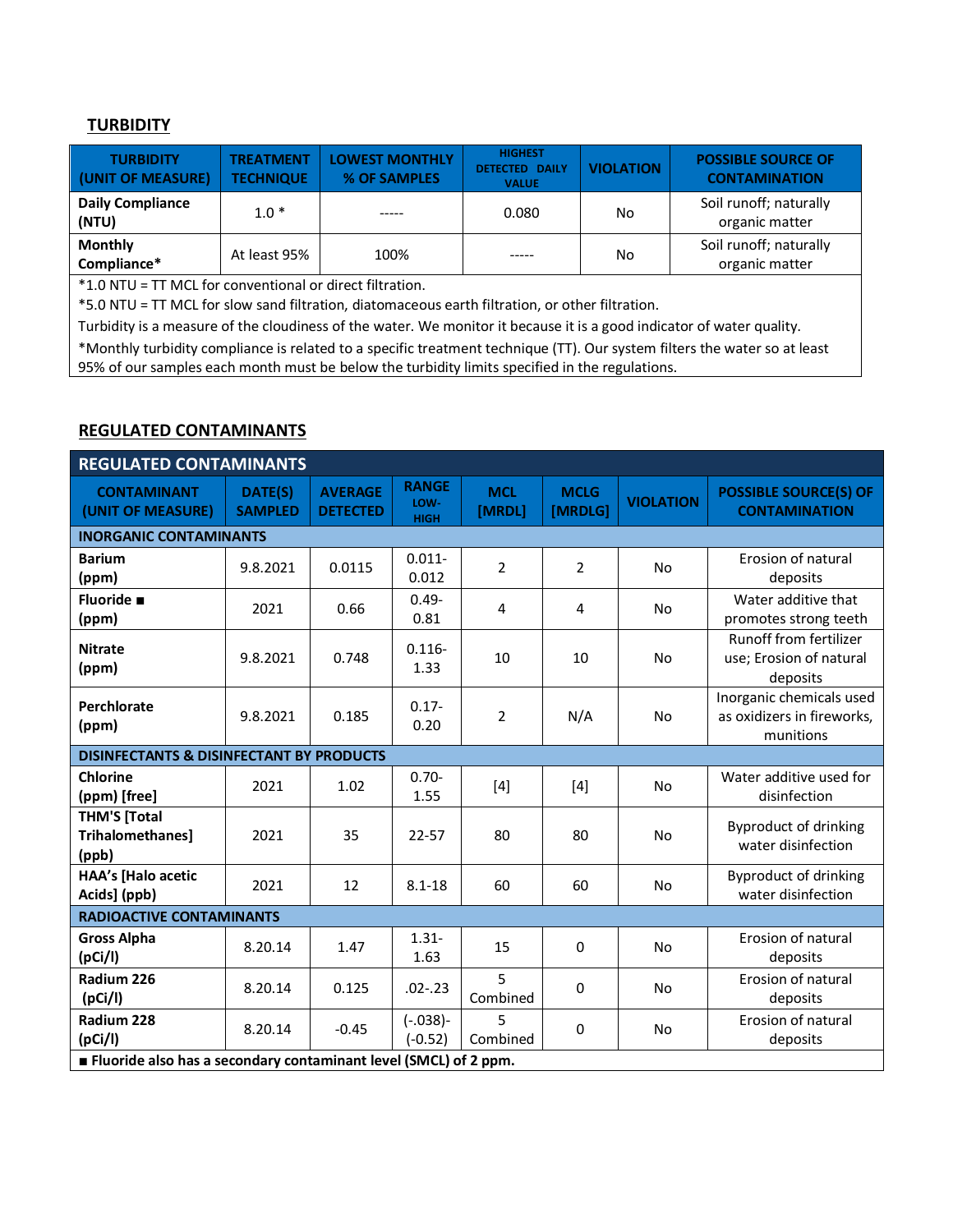# **PER- AND POLYFLUOROALKYL SUBSTANCES - PFAS**

| <b>REGULATED CONTAMINANTS</b>                                                                                                                                                                                                                                                                                                                                                                                                                                                                                                                                                                                                                       |                                                                                                   |             |                                     |                                                      |                                                                                                                                                                                                                                                                                              |                                                                                                                                                                                                           |                                                                                                                                                                                                       |                                                                                                                                                                |  |
|-----------------------------------------------------------------------------------------------------------------------------------------------------------------------------------------------------------------------------------------------------------------------------------------------------------------------------------------------------------------------------------------------------------------------------------------------------------------------------------------------------------------------------------------------------------------------------------------------------------------------------------------------------|---------------------------------------------------------------------------------------------------|-------------|-------------------------------------|------------------------------------------------------|----------------------------------------------------------------------------------------------------------------------------------------------------------------------------------------------------------------------------------------------------------------------------------------------|-----------------------------------------------------------------------------------------------------------------------------------------------------------------------------------------------------------|-------------------------------------------------------------------------------------------------------------------------------------------------------------------------------------------------------|----------------------------------------------------------------------------------------------------------------------------------------------------------------|--|
| <b>CONTAMINANT (UNIT OF</b><br><b>MEASURE)</b>                                                                                                                                                                                                                                                                                                                                                                                                                                                                                                                                                                                                      | DATE(S)<br><b>SAMPLED</b>                                                                         | <b>SITE</b> | <b>RANGE</b><br>LOW-<br><b>HIGH</b> | <b>HIGHEST</b><br><b>QUARTERLY</b><br><b>AVERAGE</b> | <b>MCL</b>                                                                                                                                                                                                                                                                                   | <b>VIOLATION</b>                                                                                                                                                                                          | <b>POSSIBLE SOURCES</b>                                                                                                                                                                               | <b>HEALTH EFFECTS</b>                                                                                                                                          |  |
| Discharges and emissions from<br>$\overline{7}$<br>$\overline{7}$<br><b>NO</b><br>01S<br>20<br>industrial and manufacturing sources<br>associated with the production or use<br>of these PFAS, including production of<br>common household materials such<br>as: moisture and oil resistant coatings<br>2021<br>PFAS(6)<br>on fabrics, fleeces, and other textiles,<br>as well as items containing Teflon, like<br>$18 -$<br>01G<br>19<br><b>NO</b><br>20<br>coated cooking pans. Additional<br>20<br>sources include the use and disposal<br>of products containing these PFAS,<br>such as fire-fighting foams.<br><b>UNREGULATED CONTAMINANTS</b> | Some people who<br>drink water<br>containing these<br>PFAS in excess of the<br>MCL may experience |             |                                     |                                                      |                                                                                                                                                                                                                                                                                              |                                                                                                                                                                                                           |                                                                                                                                                                                                       |                                                                                                                                                                |  |
|                                                                                                                                                                                                                                                                                                                                                                                                                                                                                                                                                                                                                                                     |                                                                                                   |             |                                     |                                                      | <b>VIOLATION</b><br><b>ORSG</b><br><b>POSSIBLE SOURCES</b><br>Discharges and emissions from<br><b>NO</b><br>$\ddagger$<br>coated cooking pans. Additional<br>N <sub>O</sub><br>of products containing these PFAS,<br>such as fire-fighting foams.<br>$\ddagger$<br>'n,<br>$\mathbf{u}$<br>NO | certain adverse<br>effects. These could<br>include effects on the<br>liver, blood, immune<br>system, thyroid, and<br>fetal development.<br>These PFAS may also<br>elevate the risk of<br>certain cancers. |                                                                                                                                                                                                       |                                                                                                                                                                |  |
|                                                                                                                                                                                                                                                                                                                                                                                                                                                                                                                                                                                                                                                     |                                                                                                   |             |                                     |                                                      |                                                                                                                                                                                                                                                                                              |                                                                                                                                                                                                           |                                                                                                                                                                                                       |                                                                                                                                                                |  |
| <b>CONTAMINANT (UNIT</b><br><b>OF MEASURE)</b>                                                                                                                                                                                                                                                                                                                                                                                                                                                                                                                                                                                                      | DATE(S)<br><b>SAMPLED</b>                                                                         | <b>SITE</b> | <b>RANGE</b><br>LOW-<br><b>HIGH</b> | <b>HIGHEST</b><br><b>QUARTERLY</b><br><b>AVERAGE</b> |                                                                                                                                                                                                                                                                                              |                                                                                                                                                                                                           |                                                                                                                                                                                                       | <b>HEALTH EFFECTS</b>                                                                                                                                          |  |
| Perfluorohexanoic acid                                                                                                                                                                                                                                                                                                                                                                                                                                                                                                                                                                                                                              |                                                                                                   | 01S         | $\mathbf{1}$                        | $\mathbf{1}$                                         |                                                                                                                                                                                                                                                                                              |                                                                                                                                                                                                           | industrial and manufacturing sources<br>associated with the production or use<br>of these PFAS, including production of<br>common household materials such<br>as: moisture and oil resistant coatings | Some people who<br>drink water<br>containing these<br>PFAS in excess of the<br>MCL may experience<br>certain adverse<br>effects. These could                   |  |
| (PFHxA) (307-24-4)                                                                                                                                                                                                                                                                                                                                                                                                                                                                                                                                                                                                                                  | 2021                                                                                              | 01G         | $6 - 7$                             | $\overline{7}$                                       |                                                                                                                                                                                                                                                                                              |                                                                                                                                                                                                           | on fabrics, fleeces, and other textiles,<br>as well as items containing Teflon, like<br>sources include the use and disposal                                                                          | include effects on the<br>liver, blood, immune<br>system, thyroid, and<br>fetal development.<br>These PFAS may also<br>elevate the risk of<br>certain cancers. |  |
| Perfluorobutancesulfonic<br>Acid (PFBS) (375-73-5)                                                                                                                                                                                                                                                                                                                                                                                                                                                                                                                                                                                                  | 2021                                                                                              | 01G         | 3                                   | 3                                                    |                                                                                                                                                                                                                                                                                              |                                                                                                                                                                                                           |                                                                                                                                                                                                       | $\mathbf{u}$<br>$\mathbf{u}$                                                                                                                                   |  |

There is no ORS Guideline

#### **SECONDARY, UNREGULATED, OR OTHER CONTAMINANTS**

Unregulated contaminants are those for which EPA has not established drinking water standards. The purpose of unregulated contaminant monitoring is to assist EPA in determining their occurrence in drinking water and whether future regulation is warranted.

| SECONDARY, UNREGULATED, AND OTHER SUBSTANCES |                               |                                   |                                     |             |                                                    |                  |                                                                                                |  |  |  |
|----------------------------------------------|-------------------------------|-----------------------------------|-------------------------------------|-------------|----------------------------------------------------|------------------|------------------------------------------------------------------------------------------------|--|--|--|
| <b>CONTAMINANT</b><br>(UNIT OF MEASURE)      | <b>DATE</b><br><b>SAMPLED</b> | <b>AVERAGE</b><br><b>DETECTED</b> | <b>RANGE</b><br>LOW-<br><b>HIGH</b> | <b>SMCL</b> | <b>ORSG OR</b><br><b>HEALTH</b><br><b>ADVISORY</b> | <b>VIOLATION</b> | <b>POSSIBLE SOURCE</b>                                                                         |  |  |  |
| <b>SECONDARY INORGANIC CONTAMINANTS</b>      |                               |                                   |                                     |             |                                                    |                  |                                                                                                |  |  |  |
| Sodium<br>(ppm)                              | 9.8.2021                      | 121.5                             | $33 -$<br>210                       | N/A         | 20                                                 | No               | Natural sources; runoff<br>from use as salt on<br>roadways; by-product of<br>treatment process |  |  |  |
| <b>Sulfate</b><br>(ppm)                      | 12.15.2021                    | 17.85                             | $15.8 -$<br>19.9                    | 250         | N/A                                                | No               | <b>Natural Sources</b>                                                                         |  |  |  |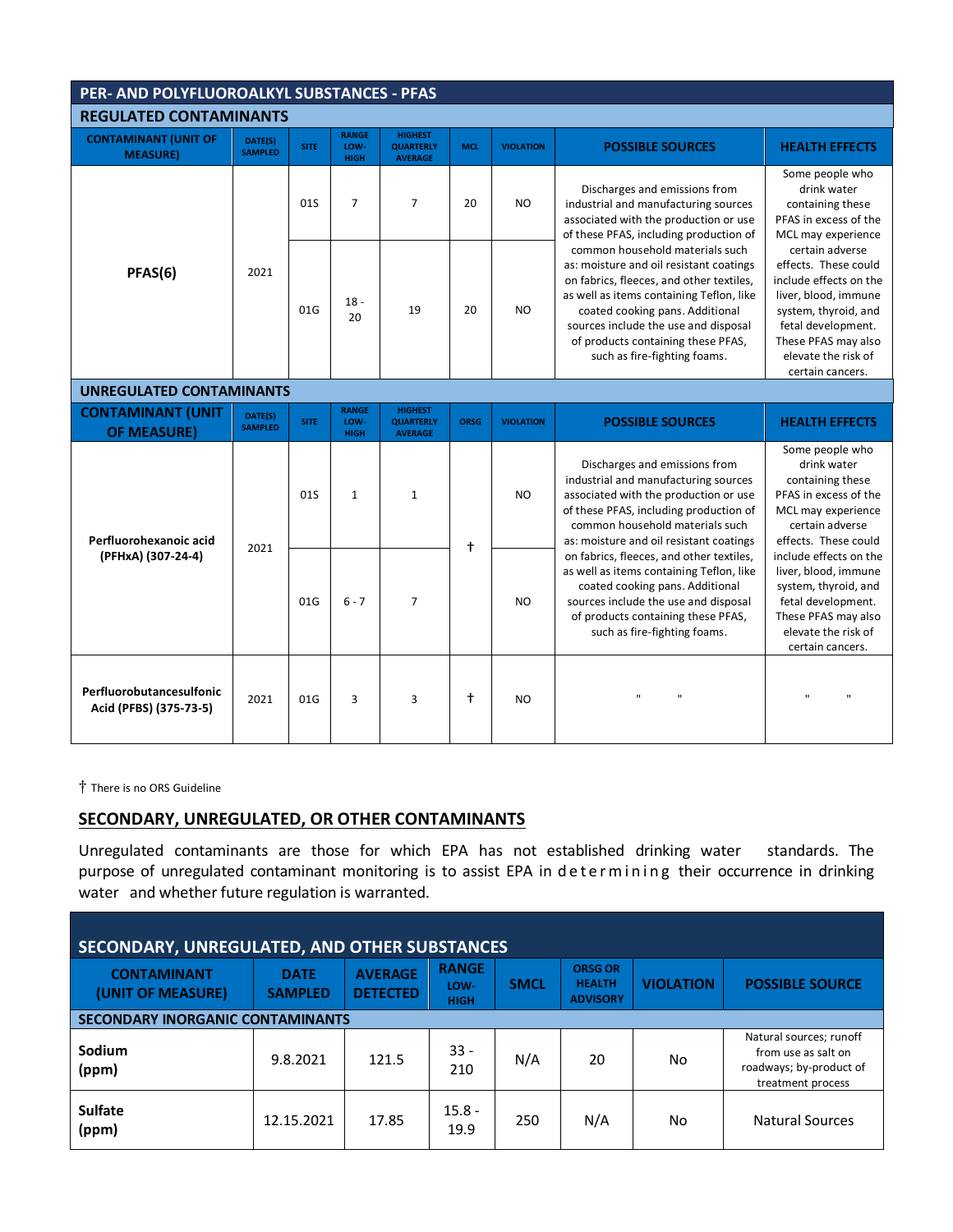| OTHER ORGANIC CONTAMINANTS - When detected at treatment plant as VOC residuals, not TTHM compliance              |            |        |                    |             |        |           |                                                                                                                    |
|------------------------------------------------------------------------------------------------------------------|------------|--------|--------------------|-------------|--------|-----------|--------------------------------------------------------------------------------------------------------------------|
| Chloroform<br>(ppb)                                                                                              | 9.8.2021   | 3.55   | $0.6 -$<br>6.5     |             |        | <b>No</b> | Byproduct of drinking<br>water chlorination                                                                        |
| <b>Bromoform</b><br>(ppb)                                                                                        | 9.8.2021   | 0.45   | $0 - 0.9$          | N/A         | N/A    | No        | Byproduct of drinking<br>water chlorination                                                                        |
| <b>Bromodichloromethnane</b><br>(ppb)                                                                            | 9.8.2021   | 3.25   | $0 - 6.5$          | N/A         | N/A    | <b>No</b> | Byproduct of drinking<br>water chlorination                                                                        |
| Chlorodibromomethane<br>(ppb)                                                                                    | 9.8.2021   | 1.60   | $0 -$<br>3.20      | N/A         | N/A    | No        | Byproduct of drinking<br>water chlorination                                                                        |
| <b>OTHER SECONDARY CONTAMINANTS</b>                                                                              |            |        |                    |             |        |           |                                                                                                                    |
| <b>Chloride</b><br>(ppm)                                                                                         | 12.15.2021 | 101.75 | $46.5 -$<br>157    | 250         | N/A    | No        | A chemical constituent<br>of salt found in runoff<br>and leaching of natural<br>deposits.                          |
| Iron<br>(ppm)                                                                                                    | 12.15.2021 | 0.0175 | $0 -$<br>0.350     | 0.3         | N/A    | No        | Naturally occurring<br>element, corrosion of<br>cast iron pipes                                                    |
| Manganese*<br>(ppb)                                                                                              | 2021       | 53.5   | $23 - 91$          | 50          | $300*$ | No        | Erosion of natural<br>deposits                                                                                     |
| pH<br>(SU)                                                                                                       | 2021       | 7.43   | $7.24 -$<br>7.63   | $6.5 - 8.5$ | $-$    | No        |                                                                                                                    |
| <b>Total Dissolved Solids</b><br>(ppm)                                                                           | 12.15.2021 | 260    | $130 -$<br>390     | 500         | N/A    | No        | Erosion of natural<br>deposits                                                                                     |
| Zinc<br>(ppm)                                                                                                    | 12.15.2021 | 0.1265 | $0.014 -$<br>0.239 | 5           | N/A    | No        | Erosion of natural<br>deposits, leaching<br>from plumbing<br>materials                                             |
| UNREGULATED AND OTHER CONTAMINANTS                                                                               |            |        |                    |             |        |           |                                                                                                                    |
| Conductivity<br>(umhos/cm)                                                                                       | 9.2.15     | 540    | 270-<br>810        | N/A         | N/A    | No        | From dissolved salts and<br>inorganic materials such as<br>alkalis, chlorides, sulfides<br>and carbonate compounds |
| Hardness [CaCO3]<br>(ppm)                                                                                        | 12.15.2021 | 67.35  | $38.20 -$<br>96.50 | N/A         | N/A    | No        | Naturally present in<br>the environment                                                                            |
| <b>Alkalinity [CaCO3]</b><br>(ppm)                                                                               | 12.15.2021 | 54.00  | $27 - 81$          | N/A         | N/A    | No        |                                                                                                                    |
| Potassium<br>(ppm)                                                                                               | 12.15.2021 | 3.3    | $1.7 -$<br>4.9     | N/A         | N/A    | No        | Naturally occurring<br>element                                                                                     |
| Magnesium<br>(ppm)                                                                                               | 12.15.2021 | 6.625  | $2.80 -$<br>9.73   | N/A         | N/A    | No        | Naturally present in<br>the environment                                                                            |
| <b>Nickel</b><br>(ppm)                                                                                           | 9.8.2021   | 0.056  | 0.056              | N/A         | 0.1    | No        | Naturally present in<br>the environment                                                                            |
| Calcium<br>(ppm)                                                                                                 | 12.15.2021 | 16.65  | $10.70 -$<br>22.60 | N/A         | N/A    | No        | Naturally present in<br>the environment                                                                            |
| Phosphate<br>(ppm)                                                                                               | 2021       | 1.21   | $0.65 -$<br>1.67   | N/A         | N/A    | No        | Water additive for<br>corrosion control                                                                            |
| *IJS EDA and MassDED have established public health advisory levels for manganese to protect against concerns of |            |        |                    |             |        |           |                                                                                                                    |

**\*US EPA and MassDEP have established public health advisory levels for manganese to protect against concerns of potential neurological effects.**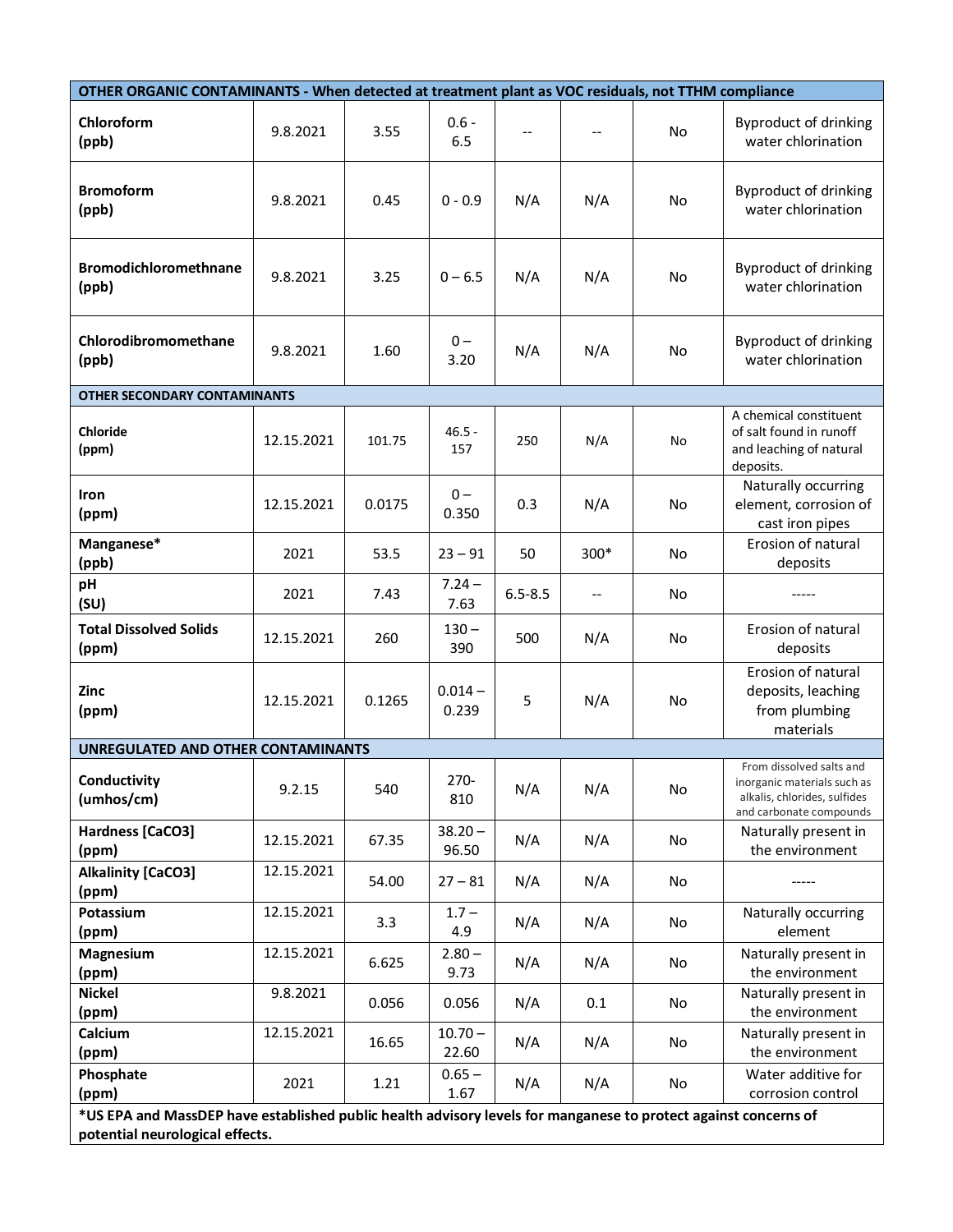#### **6. EDUCATIONAL INFORMATION**

**Manganese:** Manganese is a naturally occurring mineral found in rocks, soil and groundwater, and surface water. Manganese is necessary for proper nutrition and is part of a healthy diet, but can have undesirable effects on certain sensitive populations at elevated concentrations. The United States Environmental Protection Agency (EPA) and MassDEP have set an aesthetics‐based Secondary Maximum Contaminant Level (SMCL) for manganese of 50 ug/L (micrograms per liter), or 50 parts per billion. In addition, MassDEP's Office of Research and Standards (ORS) has set a drinking water guideline for manganese (ORSG), which closely follows the EPA public health advisory for manganese. *Drinking water may naturally have manganese and, when concentrations are greater than 50 μg/L, the water may be discolored and taste bad. Over a lifetime, the EPA recommends that people drink water with manganese levels less than 300 μg/L and over the short term, EPA recommends that people limit their consumption of water with levels over 1000 ug/L, primarily due to concerns about possible neurological effects. Children up to 1 year of age should not be given water with manganese concentrations over 300 ug/L, nor should formula for infants be made with that water for longer than 10 days. The ORSG differs from the EPA's health advisory because it expands the age group to which a lower manganese concentration applies from children less than 6 months of age to children up to 1 year of age to address concerns about children's susceptibility to manganese toxicity.* See:EPA Drinking Water Health Advisory for Manganese https://www.epa.gov/sites/production/files/2014-09/documents/support\_cc1\_magnese\_dwreport\_0.pdf and MassDEP Office of Research and Standards Guideline (ORSG) for Manganese http://www.mass.gov/eea/docs/dep/water/drinking/alpha/i-thru-z/mangorsg.pdf.

**Lead:** If present, elevated levels of lead can cause serious health problems, especially for pregnant women and young children. Lead in drinking water is primarily from materials and components associated with service lines and home plumbing. Manchester Water is responsible for providing high quality drinking water but cannot control the variety of materials used in plumbing components. When your water has been sitting for several hours, you can minimize the potential for lead exposure by flushing your tap for 30 seconds to 2 minutes before using water for drinking or cooking. If you are concerned about lead in your water, you may wish to have your water tested. Information on lead in drinking water, testing methods, and steps you can take to minimize exposure is available from the Safe Drinking Water Hotline or at [http://www.epa.gov/safewater/lead.](http://www.epa.gov/safewater/lead)

**Disinfection** is considered to be one of the most important measures in making drinking water safe and the process of neutralizing harmful micro-organisms that may be found in the water. Disinfection is required by Federal Law for all surface water supplies. Chlorine is the most commonly used chemical for drinking water disinfection. In Manchester, water from Gravelly Pond and the Lincoln Street Well is disinfected with sodium hypochlorite, a liquid form of chlorine. Chlorine is often of concern because of its distinct taste and odor and because of reports of the potential health effects of by-products associated with its use. To minimize the taste and odor concerns, the amount of chlorine added to the drinking water is minimized to levels that meet State and Federal regulations.

**Fluoridation** is the addition of fluoride to drinking water. Fluoridation is added to help prevent tooth decay and promote dental hygiene. The American Dental Association and the American Medical Association both endorse fluoridation as a public health measure. Fluoride is added to Manchester's drinking water at levels recommended by the State Department of Public Health. Fluoride is a naturally occurring element in many water supplies in trace amounts. In our system the fluoride level is adjusted to an optimal level averaging 0.7 part per million to improve oral health in children. The Massachusetts DPH acceptable level is 0.7 ppm. At this level it is safe, odorless, colorless, and tasteless. There are over 3.9 million people in 140 Massachusetts water systems and 184 million people in the United States who receive the health and economic benefits of fluoridation. Some home water treatment units are available to remove fluoride from drinking water. To learn more about available home water treatment units, you may call the NSF International at 1-877-8-NSF-HELP. For more information, please call the